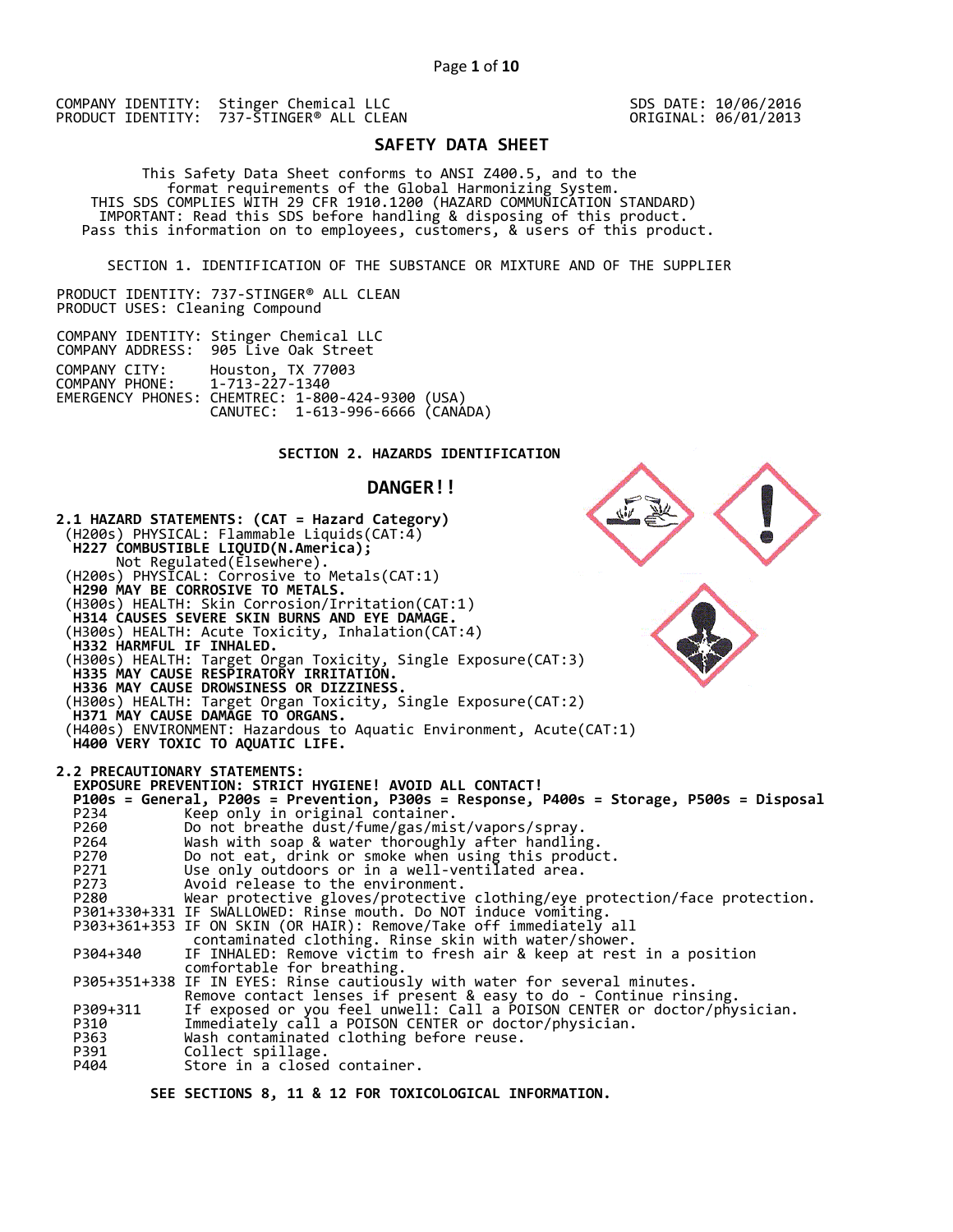#### **SECTION 3. COMPOSITION/INFORMATION ON INGREDIENTS**

| <b>MATERIAL</b> |                                             | CAS#             | <b>EINECS#</b>   | WT %      |
|-----------------|---------------------------------------------|------------------|------------------|-----------|
| Water           |                                             | $7732 - 18 - 5$  | $231 - 791 - 2$  | $75 - 85$ |
|                 | Sodium Tripolyphosphate<br>Sodium Hydroxide | 7758-29-4        |                  | 3-6       |
|                 |                                             | 1310-73-2        |                  | $2 - 5$   |
|                 | Sodium Metasilicate Pentahydrate            | 6834-92-0        | $215 - 185 - 5$  | $2 - 4$   |
| 2-Butoxyethanol |                                             | $111 - 76 - 2$   | $203 - 905 - 0$  | $2 - 4$   |
|                 | C14-16 Alkane Hydroxy &                     |                  |                  | 0-3       |
|                 | C14-16 Alkene, SodiumSalts                  | 68439-57-6       |                  |           |
|                 | Methyl Chloro Isothiazolinone               | $26172 - 55 - 4$ |                  | ด- 1      |
| d-Limonene      |                                             | $5989 - 27 - 5$  | $227 - 8163 - 5$ | $.1-.9$   |

The specific chemical component identities and/or the exact component percentages of this material may be withheld as trade secrets. This information is made available to health professionals, employees, and designated representatives in accordance with the applicable provisions of 29 CFR 1910.1200 (I)(1).  $\overline{ }$ 

TRACE COMPONENTS: Trace ingredients (if any) are present in < 1% concentration, (< 0.1% for potential carcinogens, reproductive toxins, respiratory tract mutagens, and sensitizers). None of the trace ingredients contribute significant additional hazards at the concentrations that may be present in this product. All pertinent hazard information has been provided in this document, per the requirements of the Federal Occupational Safety and Health Administration Standard (29 CFR 1910.1200), U.S. State equivalents, and Canadian Hazardous Materials Identification System Standard (CPR 4).

## **SECTION 4. FIRST AID MEASURES**

## **IN ALL CASES CONSULT A PHYSICIAN!**

4.1 MOST IMPORTANT SYMPTOMS/EFFECTS, ACUTE & CHRONIC: See Section 11 for symptoms/effects, acute & chronic.

4.2 GENERAL ADVICE:

 First Aid responders should pay attention to self-protection and use the recommended protective clothing (chemical resistant gloves, splash protection). If potential for exposure exists, refer to Section 8 for specific personal protective equipment.

4.3 EYE CONTACT:

 If this product enters the eyes, check for and remove any contact lenses. Open eyes while under gently running water. Use sufficient force to open eyelids. "Roll" eyes to expose more surface. <u>Minimum</u> flushing is for 15 minutes. Seek immediate medical attention.

4.4 SKIN CONTACT:

 If the product contaminates the skin, immediately begin decontamination with running water. <u>Minimum</u> flushing is for 15 minutes. Remove contaminated clothing, taking care not to contaminate eyes. If skin becomes irritated and irritation persists, medical attention may be necessary. Wash contaminated clothing before reuse, discard contaminated shoes.

4.5 INHALATION:

 After high vapor exposure, remove to fresh air. If breathing is difficult, give oxygen. If breathing has stopped, trained personnel should immediately begin artificial respiration. If the heart has stopped, trained personnel should immediately begin cardiopulmonary resuscitation (CPR). Seek immediate medical attention.

4.6 SWALLOWING:

 If swallowed, CALL PHYSICIAN OR POISON CONTROL CENTER FOR MOST CURRENT INFORMATION. If professional advice is not available, give two glasses of water to drink. DO NOT INDUCE VOMITING. Never induce vomiting or give liquids to someone who is unconscious, having convulsions, or unable to swallow. Seek immediate medical attention.

4.7 RESCUERS: Victims of chemical exposure must be taken for medical attention. Rescuers should be taken for medical attention, if necessary. Take a copy of label and SDS to physician or health professional with victim.

4.8 NOTES TO PHYSICIAN:

 There is no specific antidote. Treatment of overexposure should be directed at the control of symptoms and the clinical condition of the patient. Any material aspirated during vomiting may cause lung injury. Therefore, emesis should not be induced mechanically or pharmacologically. If it is considered necessary to evacuate the stomach contents, this should be done by means least likely to cause aspiration (such as: Gastric lavage after endotracheal intubation).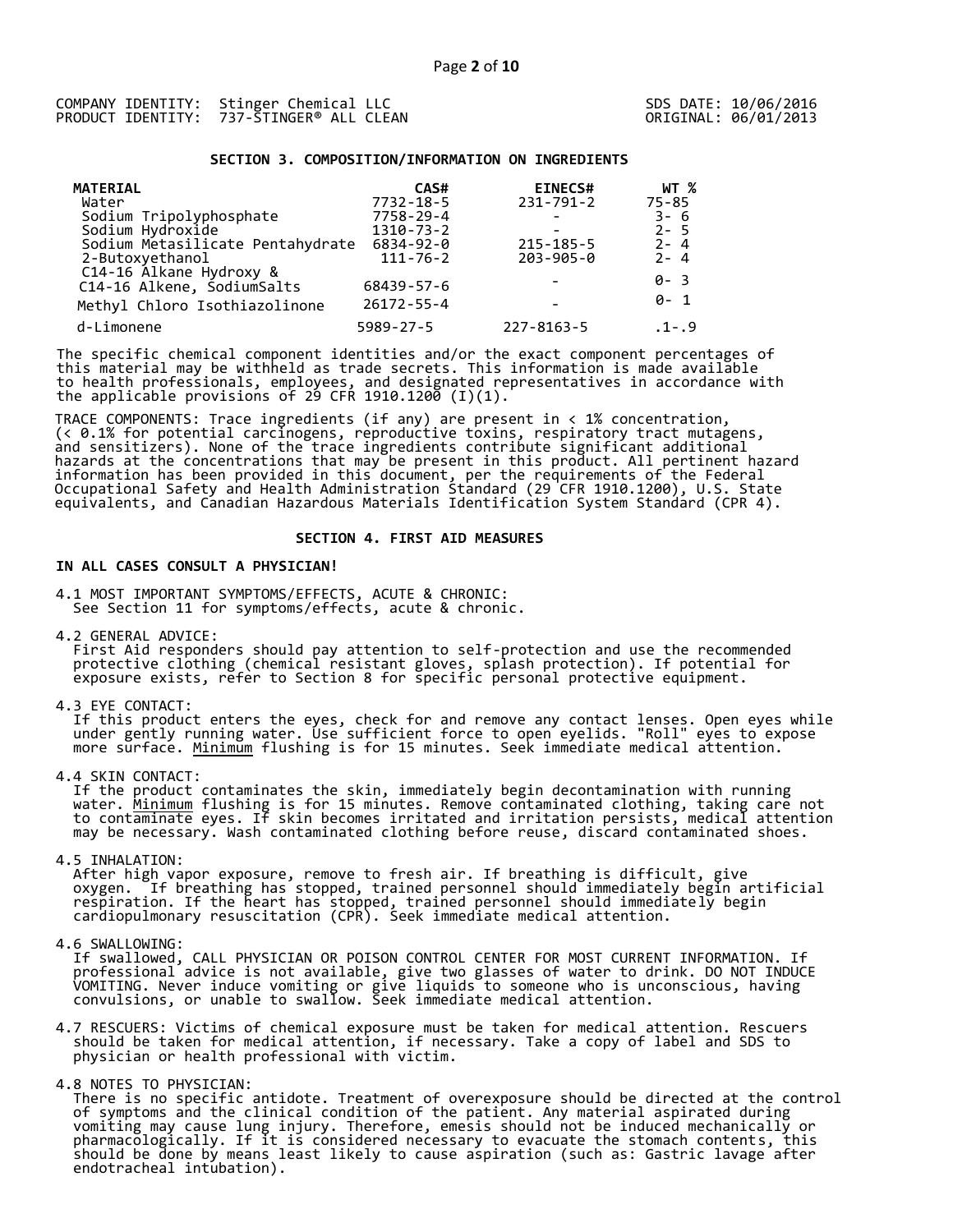## **SECTION 5. FIRE FIGHTING MEASURES**

5.1 FIRE & EXPLOSION PREVENTIVE MEASURES: NO open flames. Above flash point, use a closed system, ventilation,

- 5.2 SUITABLE (& UNSUITABLE) EXTINGUISHING MEDIA: Use dry powder, alcohol-resistant foam, water spray, carbon dioxide.
- 5.3 SPECIAL PROTECTIVE EQUIPMENT & PRECAUTIONS FOR FIRE FIGHTERS: Water spray may be ineffective on fire but can protect fire-fighters & cool closed containers. Use fog nozzles if water is used. Do not enter confined fire-space without full bunker gear. (Helmet with face shield, bunker coats, gloves & rubber boots).

5.4 SPECIFIC HAZARDS OF CHEMICAL & HAZARDOUS COMBUSTION PRODUCTS: COMBUSTIBLE! Isolate from oxidizers, heat, & open flame. Closed containers may explode if exposed to extreme heat. Applying to hot surfaces requires special precautions. Empty container very hazardous! Continue all label precautions!

### **SECTION 6. ACCIDENTAL RELEASE MEASURES**

- 6.1 SPILL AND LEAK RESPONSE AND ENVIRONMENTAL PRECAUTIONS: Uncontrolled releases should be responded to by trained personnel using pre-planned procedures. No action shall be taken involving personal risk without suitable training. Keep unnecessary and unprotected personnel from entering spill area. Do not touch or walk through material. Avoid breathing vapor or mist. Provide adequate ventilation. Proper protective equipment should be used. In case of a spill, clear the affected area, protect people, and respond with trained personnel. ELIMINATE all ignition sources (no smoking, flares, sparks, or flames in immediate area).
- 6.2 PERSONAL PRECAUTIONS, PROTECTIVE EQUIPMENT, EMERGENCY PROCEDURES: The proper personal protective equipment for incidental releases (such as: 1 Liter of the product released in a well-ventilated area), use impermeable gloves, they should be Level B: **triple-gloves (rubber gloves and nitrile gloves over latex gloves), chemical resistant suit and boots, hard-hat, and Self-Contained Breathing Apparatus** specific for the material handled, goggles, face shield, and appropriate body protection. In the event of a large release, use impermeable gloves, specific for the material handled, chemically resistant suit and boots, and hard hat, and Self-Contained Breathing Apparatus or respirator.

 Personal protective equipment are required wherever engineering controls are not adequate or conditions for potential exposure exist. Select NIOSH/MSHA approved based on actual or potential airborne concentrations in accordance with latest OSHA and/or ANSI recommendations.

6.3 ENVIRONMENTAL PRECAUTIONS:

 Stop spill at source. Construct temporary dikes of dirt, sand, or any appropriate readily available material to prevent spreading of the material. Close or cap valves and/or block or plug hole in leaking container and transfer to another container. Keep from entering storm sewers and ditches which lead to waterways, and if necessary, call the local fire or police department for immediate emergency assistance.

6.4 METHODS AND MATERIAL FOR CONTAINMENT & CLEAN-UP:

 Absorb spilled liquid with polypads or other suitable absorbent materials. If necessary, neutralize using suitable buffering material, (acid with soda ash or base with phosphoric acid), and test area with litmus paper to confirm neutralization. Clean up with non-combustible absorbent (such as: sand, soil, and so on). Shovel up and place all spill residue in suitable containers. dispose of at an appropriate waste disposal facility according to current applicable laws and regulations and product characteristics at time of disposal (see Section 13 - Disposal Considerations).

6.5 NOTIFICATION PROCEDURES:

 In the event of a spill or accidental release, notify relevant authorities in accordance with all applicable regulations. US regulations require reporting release of this material to the environment which exceed the applicable reportable quantity or oil spills which could reach any waterway including intermittent dry creeks. The National Response Center can be reached at (800)424-8802.

SDS DATE: 10/06/2016 ORIGINAL: 06/01/2013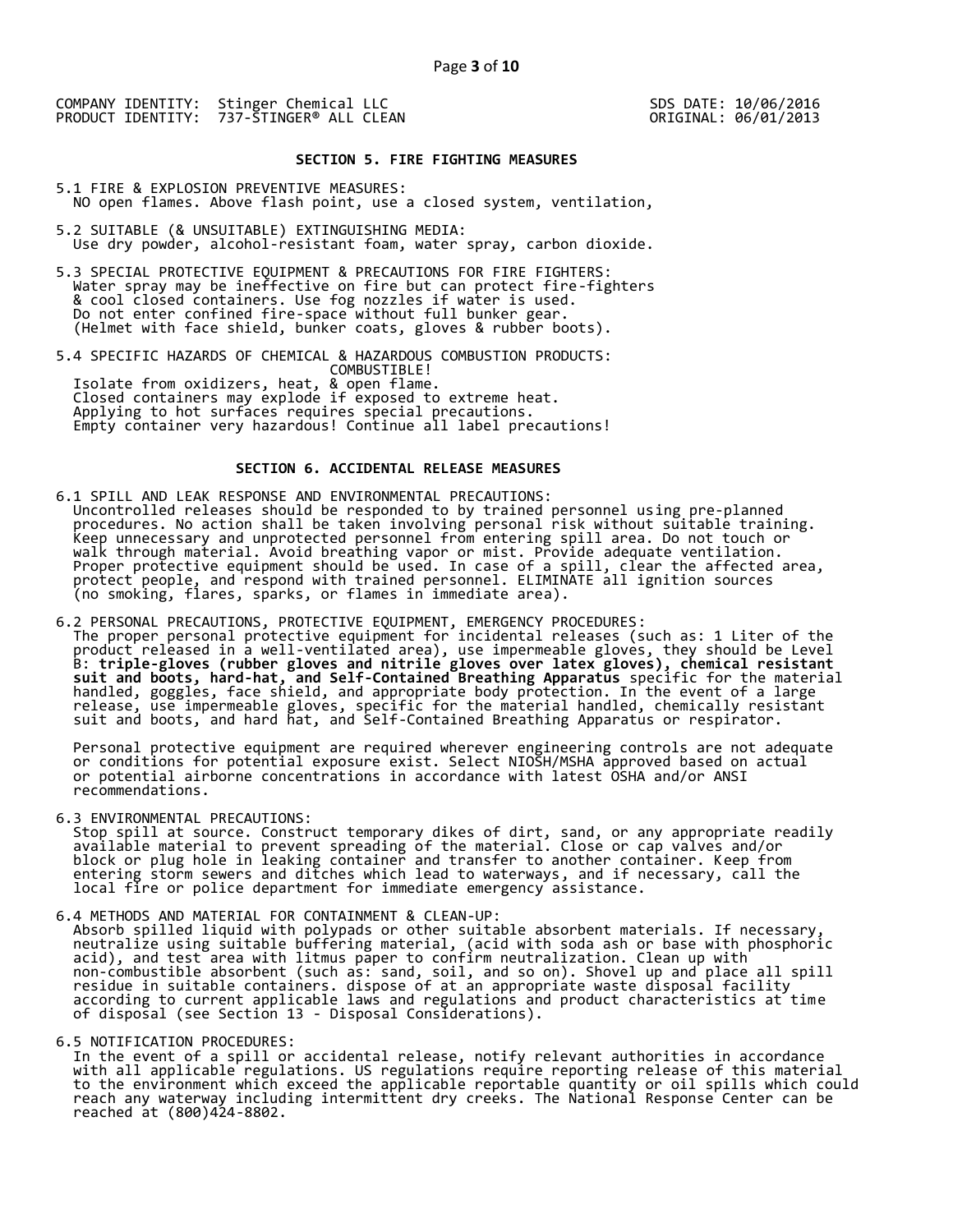SDS DATE: 10/06/2016 ORIGINAL: 06/01/2013

### **SECTION 7. HANDLING AND STORAGE**

7.1 PRECAUTIONS FOR SAFE HANDLING:

 Isolate from oxidizers, heat, & open flame. Use only with adequate ventilation. Avoid breathing of vapor or spray mist. Do not get in eyes, on skin or clothing. Consult Safety Equipment Supplier. Wear goggles, face shield, gloves, apron & footwear impervious to material. Wash clothing before reuse. Avoid free fall of liquid. Ground containers when transferring. Do not flame cut, braze, or weld. Empty container very hazardous! Continue all label precautions! NEVER pour water into this substance. When dissolving or diluting, always add it slowly to the water.

7.2 CONDITIONS FOR SAFE STORAGE, INCLUDING ANY INCOMPATIBILITIES: Keep separated from strong oxidants, strong acids, metals, food & feedstuffs. Keep cool.Keep dry. Keep inside a well-ventilated room. Store in an area having corrosion resistant concrete floor. Do not store above 49 C/120 F. Keep container tightly closed & upright when not in use to prevent leakage.

7.3 NONBULK: CONTAINERS:

 Store containers in a cool, dry location, away from direct sunlight, sources of intense heat, or where freezing is possible. Material should be stored in secondary containers or in a diked area, as appropriate. Store containers away from incompatible chemicals (see Section 10, Stability and Reactivity). Post warning and "NO SMOKING" signs in storage and use areas, as appropriate. Empty containers should be handled with care. Never store food, feed, or drinking water in containers which held this product.

7.4 BULK CONTAINERS:

 All tanks and pipelines which contain this material must be labeled. Perform routine maintenance on tanks or pipelines which contain this product. Report all leaks immediately to the proper personnel.

7.5 TANK CAR SHIPMENTS:

 Tank cars carrying this product should be loaded and unloaded in strict accordance with tank-car manufacturer's recommendation and all established on-site safety procedures. Appropriate personal protective equipment must be used (see Section 8, Engineering Controls and Personal Protective Equipment.). All loading and unloading equipment must be inspected, prior to each use. Loading and unloading operations must be attended, at all times. Tank cars must be level, brakes must be set or wheels must be locked or blocked prior to loading or unloading. Tank car (for loading) or storage tanks (for unloading) must be verified to be correct for receiving this product and be properly prepared, prior to starting the transfer operations. Hoses must be verified to be in the correct positions, before starting transfer operations. A sample (if required) must be taken and verified (if required) prior to starting transfer operations. All lines must be blown-down and purged before disconnecting them from the tank car or vessel.

7.6 PROTECTIVE PRACTICES DURING MAINTENANCE OF CONTAMINATED EQUIPMENT: Follow practices indicated in Section 6 (Accidental Release Measures). Make certain application equipment is locked and tagged-out safely. Always use this product in areas where adequate ventilation is provided. Collect all rinsates and dispose of according to applicable Federal, State, Provincial, or local procedures.

7.7 EMPTY CONTAINER WARNING:

 Empty containers may contain residue and can be dangerous. Do not attempt to refill or clean containers without proper instructions. Empty drums should be completely drained and safely stored until appropriately reconditioned or disposed. Empty containers should be taken for recycling, recovery, or disposal through suitably qualified or licensed contractor and in accordance with governmental regulations. **DO NOT PRESSURIZE, CUT, WELD, BRAZE, SOLDER, DRILL, GRIND, OR EXPOSE SUCH CONTAINERS TO HEAT, FLAME, SPARKS, STATIC ELECTRICITY, OR OTHER SOURCES OF IGNITION. THEY MAY BURST AND CAUSE INJURY OR DEATH.**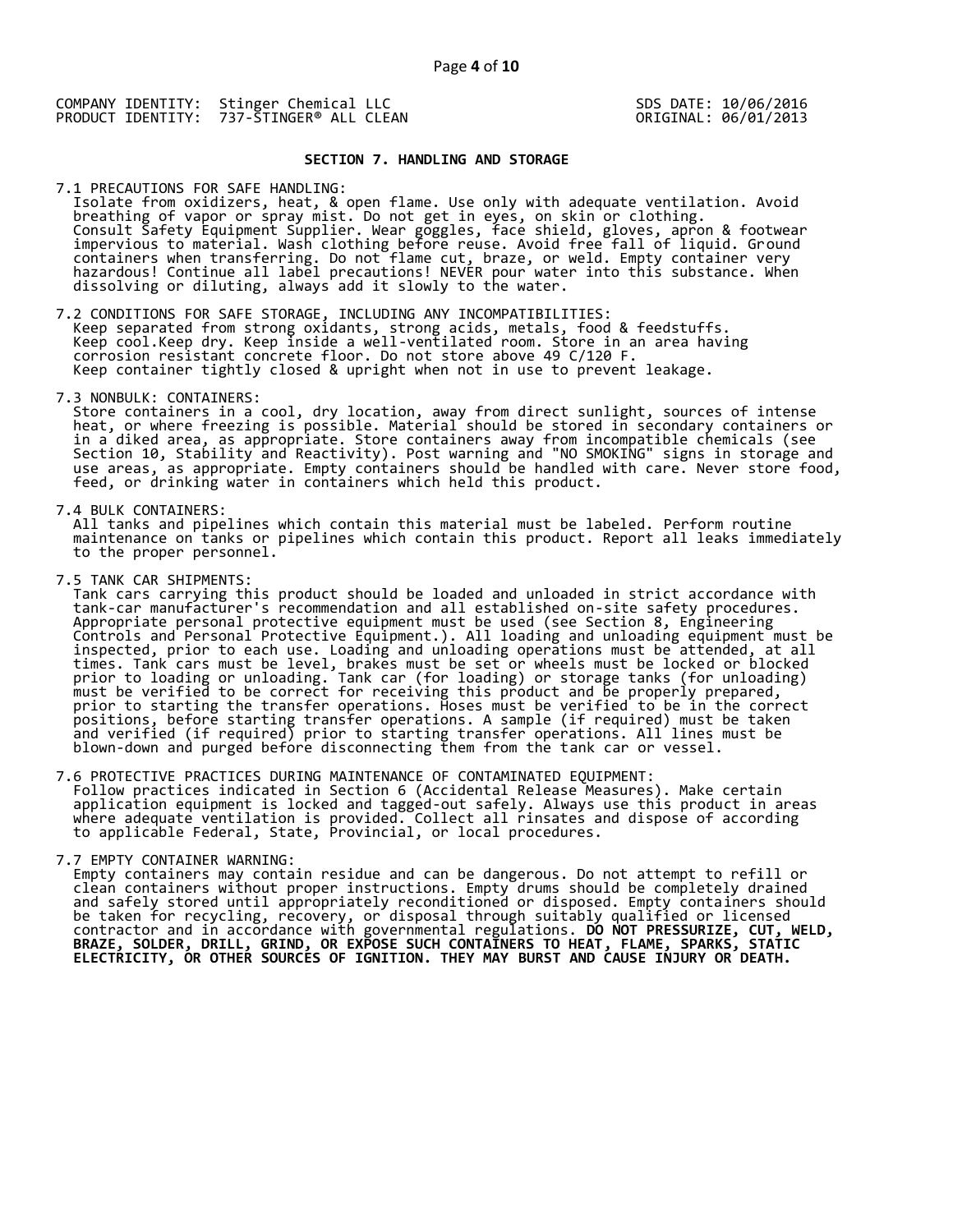SDS DATE: 10/06/2016 ORIGINAL: 06/01/2013

# **SECTION 8. EXPOSURE CONTROLS/PERSONAL PROTECTION**

| 8.1 EXPOSURE LIMITS:                                   |                   |                          |                          |            |                                |                              |
|--------------------------------------------------------|-------------------|--------------------------|--------------------------|------------|--------------------------------|------------------------------|
| <b>MATERIAL</b>                                        |                   | CAS#                     | <b>EINECS#</b>           | TWA (OSHA) |                                | TLV (ACGIH)                  |
| Water                                                  |                   | $7732 - 18 - 5$          | $231 - 791 - 2$          | None Known |                                | None Known                   |
| Sodium Hydroxide                                       |                   | 1310-73-2                | $\overline{\phantom{a}}$ | None Known |                                | None Known                   |
| Sodium Metasilicate Pentahydrate                       |                   | 6834-92-0                | 215-185-5                | None Known |                                | None Known                   |
| Sodium Tripolyphosphate                                |                   | 7758-29-4                | $\overline{\phantom{0}}$ | None Known |                                | None Known                   |
| 2-Butoxyethanol                                        |                   | $111 - 76 - 2$           | 203-905-0                |            | 50 ppm S                       | 20 ppm S                     |
| C14-16 Álkane Hydroxy &<br>C14-16 Alkene, Sodium Salts | 68439-57-6        |                          | $\overline{\phantom{a}}$ |            | None Known                     | None Known                   |
| Methyl Chloro Isothiazolinone                          | $26172 - 55 - 4$  |                          |                          |            | None Known                     | None Known                   |
| Citrus Terpenes                                        | $5989 - 27 - 5$   |                          | $227 - 813 - 5$          |            |                                | 8h TWA=30ppm (AIHA Standard) |
| <b>MATERIAL</b><br>Sodium Hydroxide                    | CAS#<br>1310-73-2 | <b>EINECS#</b><br>$\sim$ | <b>CEILING</b><br>2 ppm  |            | STEL(OSHA/ACGIH)<br>None Known | <b>HAP</b><br>No             |

This product contains no EPA Hazardous Air Pollutants (HAP) in amounts  $> 0.1\%$ .

#### **8.2 APPROPRIATE ENGINEERING CONTROLS:**

## RESPIRATORY EXPOSURE CONTROLS

 Airborne concentrations should be kept to lowest levels possible. If vapor, dust or mist is generated and the occupational exposure limit of the product, or any component of the product, is exceeded, use appropriate NIOSH or MSHA approved air purifying or air-supplied respirator authorized in 29 CFR 1910.134, European Standard EN 149, or applicable State regulations, after determining the airborne concentration of the contaminant. Air supplied respirators should always be worn when airborne concentration of the contaminant or oxygen content is unknown. Maintain airborne contaminant concentrations below exposure limits. If adequate ventilation is not available or there is potential for airborne exposure above the exposure limits, a respirator may be worn up to the respirator exposure limitations, check with respirator equipment manufacturer's recommendations/limitations. For particulates, a particulate respirator (NIOSH Type N95 or better filters) may be worn. If oil particles (such as: lubricants, cutting fluids, glycerine, and so on) are present, use a NIOSH Type R or P filter. For a higher level of protection, use positive pressure supplied air respiration protection or Self-Contained Breathing Apparatus or if oxygen levels are below 19.5% or are unknown.

 EMERGENCY OR PLANNED ENTRY INTO UNKNOWN CONCENTRATIONS OR IDLH CONDITIONS Positive pressure, full-face piece Self-Contained Breathing Apparatus; or positive pressure, full-face piece Self-Contained Breathing Apparatus with an auxilliary positive pressure Self-Contained Breathing Apparatus.

VENTILATION<br>LOCAL EXHAUST: Necessary MECHANICAL (GENERAL): Necessary SPECIAL: None OTHER: None Please refer to ACGIH document, "Industrial Ventilation, A Manual of Recommended Practices", most recent edition, for details.

## **8.3 INDIVIDUAL PROTECTION MEASURES, SUCH AS PERSONAL PROTECTIVE EQUIPMENT:**

#### EYE PROTECTION:

 Safety eyewear complying with an approved standard should be used when a risk assessment indicates this is necessary to avoid exposure to liquid splashes, mists or dusts. If contact is possible, chemical splash goggles should be worn, when a higher degree of protection is necessary, use splash goggles or safety glasses. Face-shields are recommended when the operation can generate splashes, sprays or mists.

## HAND PROTECTION:

 Use gloves chemically resistant to this material. Glove must be inspected prior to use. Preferred examples: Butyl rubber, Chlorinated Polyethylene, Polyethylene, Ethyl vinyl alcohol laminate ("EVAL"), Polyvinyl alcohol ("PVA"). Examples of acceptable glove barrier materials include: Natural rubber ("latex"), Neoprene, Nitrile/butadiene rubber ("nitrile") or ("NBR"), Polyvinyl chloride ("PVC") or "vinyl"), Viton. Chemical-resistant, impervious gloves complying with an approved standard should be worn at all times when handling chemical products if a risk assessment indicates this is necessary. Considering the parameters specified by the glove manufacturer, check during use that the gloves are still retaining their protective properties. It should be noted that the time to breakthrough for any glove material may be different for different glove manufacturers. In the case of mixtures, consisting of several substances, the protection time of the gloves cannot be accurately estimated. Use proper glove removal technique (without touching glove's outer surface) to avoid skin contact with this product. Dispose of contaminated gloves after use in accordance with applicable laws and good practices. Wash and dry hands.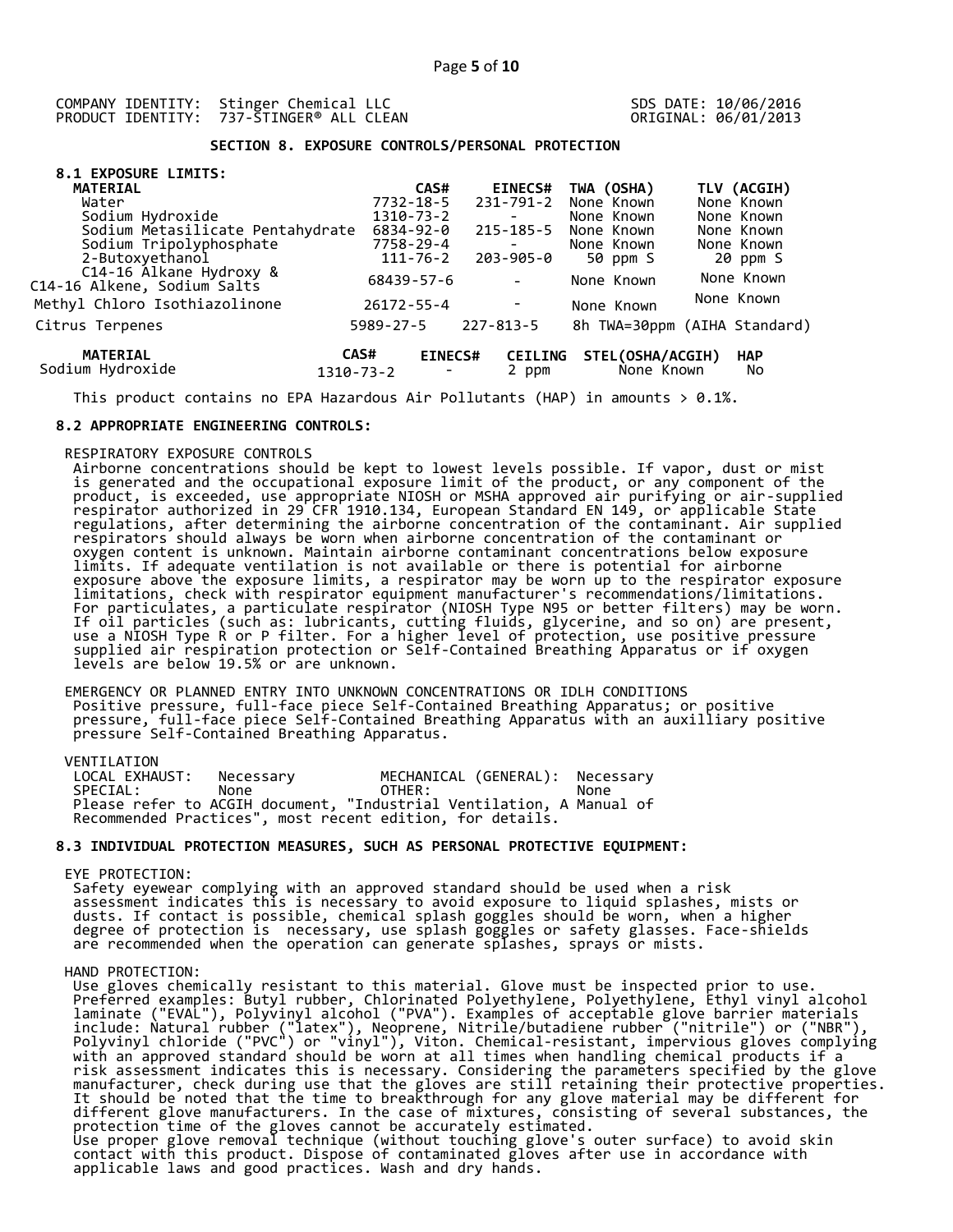SDS DATE: 10/06/2016 ORIGINAL: 06/01/2013

## **SECTION 8. EXPOSURE CONTROLS/PERSONAL PROTECTION (CONTINUED)**

BODY PROTECTION:

 Use body protection appropriate for task. Cover-all, rubber aprons, or chemical protective clothing made from impervious materials are generally acceptable, depending on the task.

WORK & HYGIENIC PRACTICES:

 Wash hands, forearms and face thoroughly after handling chemical products, before eating, smoking and using toilet facilities and at the end of the working period. Provide readily accessible eye wash stations & safety showers. Remove clothing that becomes contaminated. Destroy contaminated leather articles. Launder or discard contaminated clothing.

## **SECTION 9. PHYSICAL & CHEMICAL PROPERTIES**

| APPEARANCE:                                                         | Pink Liquid,                                                                                |
|---------------------------------------------------------------------|---------------------------------------------------------------------------------------------|
| ODOR:                                                               | Orange                                                                                      |
| ODOR THRESHOLD:                                                     | Not Available                                                                               |
|                                                                     | 12.0                                                                                        |
| pH (Neutrality):<br>MELTING POINT/FREEZING POINT:                   |                                                                                             |
| BOILING RANGE (IBP,50%,Dry Point):                                  |                                                                                             |
|                                                                     |                                                                                             |
| FLASH POINT (TÈST METHOD):<br>EVAPORATION RATE (n-Butyl Acetate=1): | Not Available<br>> 100 C / > 212 F<br>65 C / 150 F (TCC)<br>Not Applicable<br>Cl-Applicable |
| FLAMMABILITY CLASSIFICATION:                                        | Class III-A                                                                                 |
| LOWER FLAMMABLE LIMIT IN AIR (% by vol): 1.1 (Lowest Component)     |                                                                                             |
| UPPER FLAMMABLE LIMIT IN AIR (% by vol):           Not Available    |                                                                                             |
| VAPOR PRESSURE (mm of Hg)@20 C̀                                     | 18.3                                                                                        |
| VAPOR DENSITY (air=1):                                              | 0.690                                                                                       |
| GRAVITY @ 68/68 F / 20/20 C:                                        |                                                                                             |
| DENSITY:                                                            | 1.020                                                                                       |
| SPECIFIC GRAVITY (Water=1):                                         | 1.021                                                                                       |
| POUNDS/GALLON:                                                      | 8.498                                                                                       |
| WATER SOLUBILITY:                                                   | Appreciable                                                                                 |
| PARTITION COEFFICIENT (n-Octane/Water):           Not Available     |                                                                                             |
| AUTO IGNITION TEMPERATURE:                                          | 398 C / 750 F                                                                               |
| DECOMPOSITION TEMPERATURE:                                          | Not Available                                                                               |
| TOTAL VOC'S (TVOC)*:                                                | 3.0 Vol% / 27.1 g/L / .2 Lbs/Gal                                                            |
| NONEXEMPT VOC'S (ĆVOC)*:                                            | 3.0 Vol% / 27.1 g/L / .2 Lbs/Gal                                                            |
| HAZARDOUS AIR POLLUTAŃTS (HAPS):                                    | 0.0 Wt% /0.0 $g/L$ / 0.000 Lbs/Gal                                                          |
| NONEXEMPT VOC PARTIAL PRESSURE (mm of Hg @ 20 C)                    | 0.0                                                                                         |
| VISCOSITY @ 20 C (ASTM D445):                                       | Not Available                                                                               |
| * Using CAŘB (Calífornia Aiŕ Resources Board Rules).                |                                                                                             |

## **SECTION 10. STABILITY & REACTIVITY**

10.1 REACTIVITY & CHEMICAL STABILITY: Stable under normal conditions, no hazardous reactions when kept from incompatibles.

10.2 POSSIBILITY OF HAZARDOUS REACTIONS & CONDITIONS TO AVOID:

Isolate from oxidizers, heat, & open flame.

10.3 INCOMPATIBLE MATERIALS:

 Reacts violently with fire extinguishers containing water. The substance is a base, reacts violently with acids and is corrosive. Reacts with water generating sufficient heat to ignite combustible materials. Reacts violently with strong oxidants, strong acids, causing fire & explosion hazard. Attacks many plastics, rubber, coatings, many metals, such as aluminum, zinc, tin, & lead, forming flammable/explosive gas (hydrogen). Reacts with ammonium salts to produce ammonia & causing fire hazard. Rapidly absorbs carbon dioxide & water from the air. Contact with moisture will generate heat.

10.4 HAZARDOUS DECOMPOSITION PRODUCTS: Carbon Monoxide, Carbon Dioxide, Nitrogen Oxide vapors, Phosphorus Pentoxide, Sodium Oxide & Hydroxide from burning.

10.5 HAZARDOUS POLYMERIZATION: Will not occur.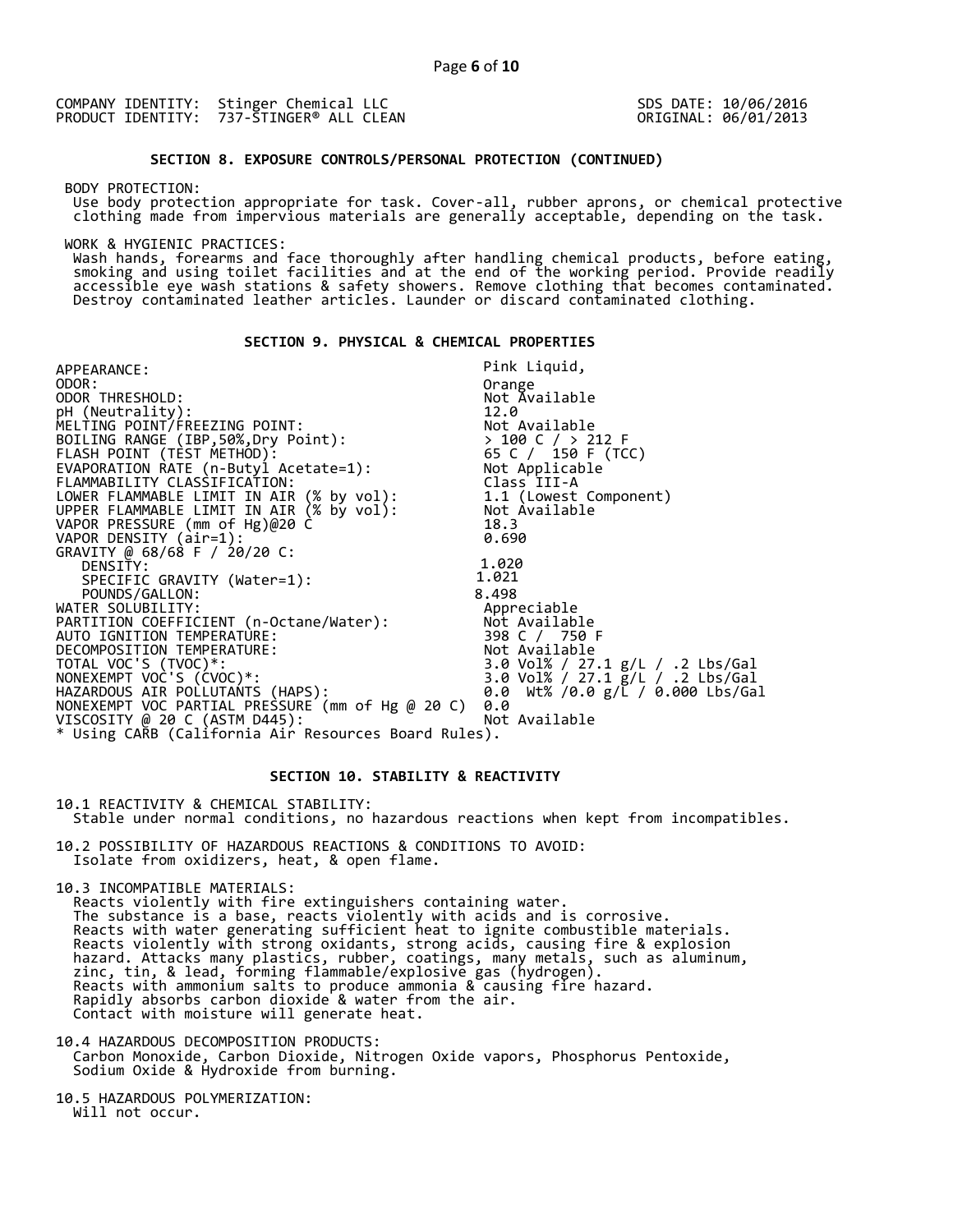SDS DATE: 10/06/2016 ORIGINAL: 06/01/2013

### **SECTION 11. TOXICOLOGICAL INFORMATION**

## **11.1 ACUTE HAZARDS**

 11.11 EYE & SKIN CONTACT: Primary irritation to skin, defatting, dermatitis. 11.12 This product may cause allergic skin reaction. Absorption thru skin increases exposure. Primary irritation to eyes, redness, tearing, blurred vision. Liquid can cause eye irritation. Wash thoroughly after handling.

 11.12 INHALATION: Anesthetic. Irritates respiratory tract. Acute overexposure can cause serious nervous system depression. Vapor harmful. Breathing vapor can cause irritation. Acute overexposure can cause harm to affected organs by routes of entry. The applicable occupational exposure limit value should not be exceeded during any part of the working exposure.

 11.13 SWALLOWING: Swallowing can cause abdominal irritation, nausea, vomiting & diarrhea.

#### **11.2 SUBCHRONIC HAZARDS/CONDITIONS AGGRAVATED**

 MEDICAL CONDITIONS AGGRAVATED BY EXPOSURE: Pre-existing disorders of any target organs mentioned in this Document can be aggravated by over-exposure by routes of entry to components of this product. Persons with these disorders should avoid use of this product.

## **11.3 CHRONIC HAZARDS**

 11.31 CANCER, REPRODUCTIVE & OTHER CHRONIC HAZARDS: This product has no carcinogens listed by IARC, NTP, NIOSH, OSHA or ACGIH, as of this date, greater or equal to 0.1%. Absorption thru skin may be harmful.

11.32 TARGET ORGANS: May cause damage to target organs, based on animal data.

11.33 IRRITANCY: Irritating to contaminated tissue.

11.34 SENSITIZATION: No component is known as a sensitizer.

11.35 MUTAGENICITY: No known reports of mutagenic effects in humans.

11.36 EMBRYOTOXICITY: No known reports of embryotoxic effects in humans.

11.37 TERATOGENICITY: No known reports of teratogenic effects in humans.

11.38 REPRODUCTIVE TOXICITY: No known reports of reproductive effects in humans.

 A MUTAGEN is a chemical which causes permanent changes to genetic material (DNA) such that the changes will propagate across generational lines. An EMBRYOTOXIN is a chemical which causes damage to a developing embryo (such as: within the first 8 weeks of pregnancy in humans), but the damage does not propagate across generational lines. A TERATOGEN is a chemical which causes damage to a developing fetus, but the damage does not propagate across generational lines. A REPRODUCTIVE TOXIN is any substance which interferes in any way with the reproductive process.

#### **11.4 MAMMALIAN TOXICITY INFORMATION**

| <b>MATERIAL</b><br>d-Limonene | CAS#           | <b>EINECS#</b><br>5989-27-5 227-813-5 | LOWEST KNOWN LETHAL DOSE DATA<br>LOWEST KNOWN LD50 (ORAL)<br>320.0 mg/kg(Rabbits) |
|-------------------------------|----------------|---------------------------------------|-----------------------------------------------------------------------------------|
| Ethylene Glycol Butyl Ether   | $111 - 76 - 2$ | $\overline{\phantom{0}}$              | LOWEST KNOWN LC50 (VAPORS)<br>700 ppm (Mice)                                      |
| Ethylene Glycol Butyl Ether   | $111 - 76 - 2$ |                                       | LOWEST KNOWN LD50 (SKIN)<br>440.0 mg/kg (Rabbits)                                 |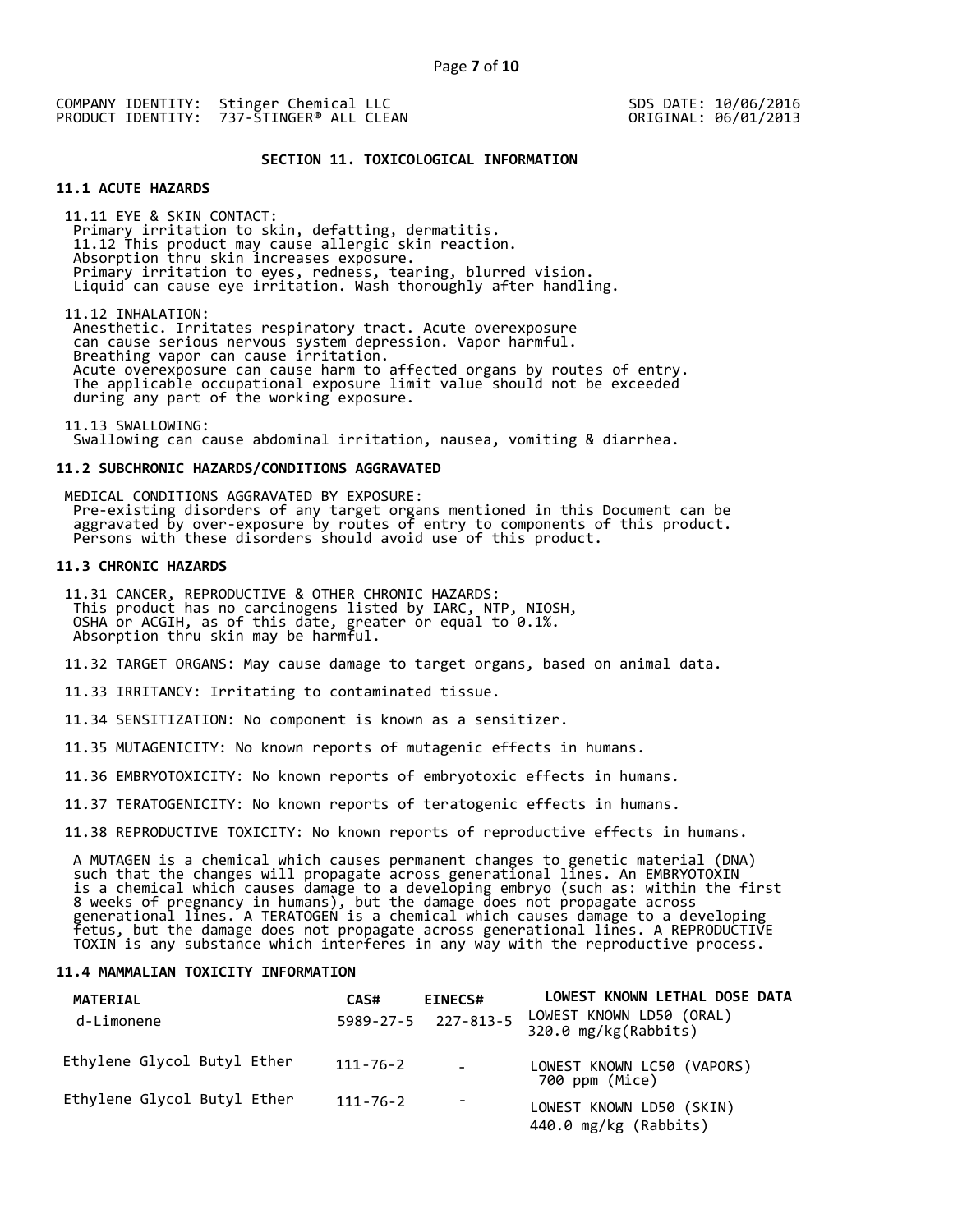SDS DATE: 10/06/2016 ORIGINAL: 06/01/2013

#### **SECTION 12. ECOLOGICAL INFORMATION**

#### **12.1 ALL WORK PRACTICES MUST BE AIMED AT ELIMINATING ENVIRONMENTAL CONTAMINATION.**

12.2 EFFECT OF MATERIAL ON PLANTS AND ANIMALS: This product may be harmful or fatal to plant and animal life if released into the environment. Refer to Section 11 (Toxicological Information) for further data on the effects of this product's components on test animals.

12.3 EFFECT OF MATERIAL ON AQUATIC LIFE: The most sensitive known aquatic group to any component of this product is: Daphnia Pulex 2.4 ppm or mg/L (48 hour exposure). Keep out of sewers and natural water supplies. The substance is very toxic to aquatic organisms. The substance may be hazardous in the environment. Special attention should be given to water organisms.

12.4 MOBILITY IN SOIL Mobility of this material has not been determined.

12.5 DEGRADABILITY This product is partially biodegradable.

12.6 ACCUMULATION Bioaccumulation of this product has not been determined.

## **SECTION 13. DISPOSAL CONSIDERATIONS**

The generation of waste should be avoided or minimized wherever possible. Dispose of surplus and non-recyclable products via a licensed waste disposal contractor. Waste should not be disposed of untreated to the sewer unless fully compliant with the requirements of all authorities with jurisdiction. Waste packaging should be recycled. Incineration or landfill should only be considered when recycling is not feasible. This material and its container must be disposed of in a safe way. Care should be taken when handling emptied containers that have not been cleaned or rinsed out. Empty containers and liners may retain some product residues. Vapor from some product residues may create a highly flammable or explosive atmosphere inside the container. **DO NOT PRESSURIZE, CUT, WELD, BRAZE, SOLDER, DRILL, GRIND, OR EXPOSE USED CONTAINERS TO HEAT, FLAME, SPARKS, STATIC ELECTRICITY, OR OTHER SOURCES OF IGNITION. THEY MAY BURST AND CAUSE INJURY OR DEATH.** Avoid dispersal of spilled material and runoff and contact with soil, waterways, drains and sewers. Processing, use or contamination may change the waste disposal requirements. Do not dispose of on land, in surface waters, or in storm drains. Waste should be recycled or disposed of in accordance with regulations. Large amounts should be collected for reuse or consigned to licensed hazardous waste haulers for disposal. **ALL DISPOSAL MUST BE IN ACCORDANCE WITH ALL FEDERAL, STATE, PROVINCIAL, AND LOCAL REGULATIONS. IF IN DOUBT, CONTACT PROPER AGENCIES.** 

## **SECTION 14. TRANSPORT INFORMATION**

| MARINE POLLUTANT:<br>No.                                         |  |
|------------------------------------------------------------------|--|
| DOT/TDG SHIP NAME: UN1719, Caustic alkali liquids, N.O.S.        |  |
| (contains: Sodium Tripolyphosphate, Sodium Hydroxide), 8, PG-III |  |
| ** Not DOT regulated on trucks in containers of < 119 gallons.   |  |
| DRUM LABEL:<br>Not Regulated                                     |  |
| UN1719, Caustic alkali liquids, N.O.S.<br>IATA / ICAO:           |  |
| (contains: Sodium Tripolyphosphate, Sodium Hydroxide), 8, PG-III |  |
| IMO / IMDG:<br>Not Regulated                                     |  |

EMERGENCY RESPONSE GUIDEBOOK NUMBER: 128

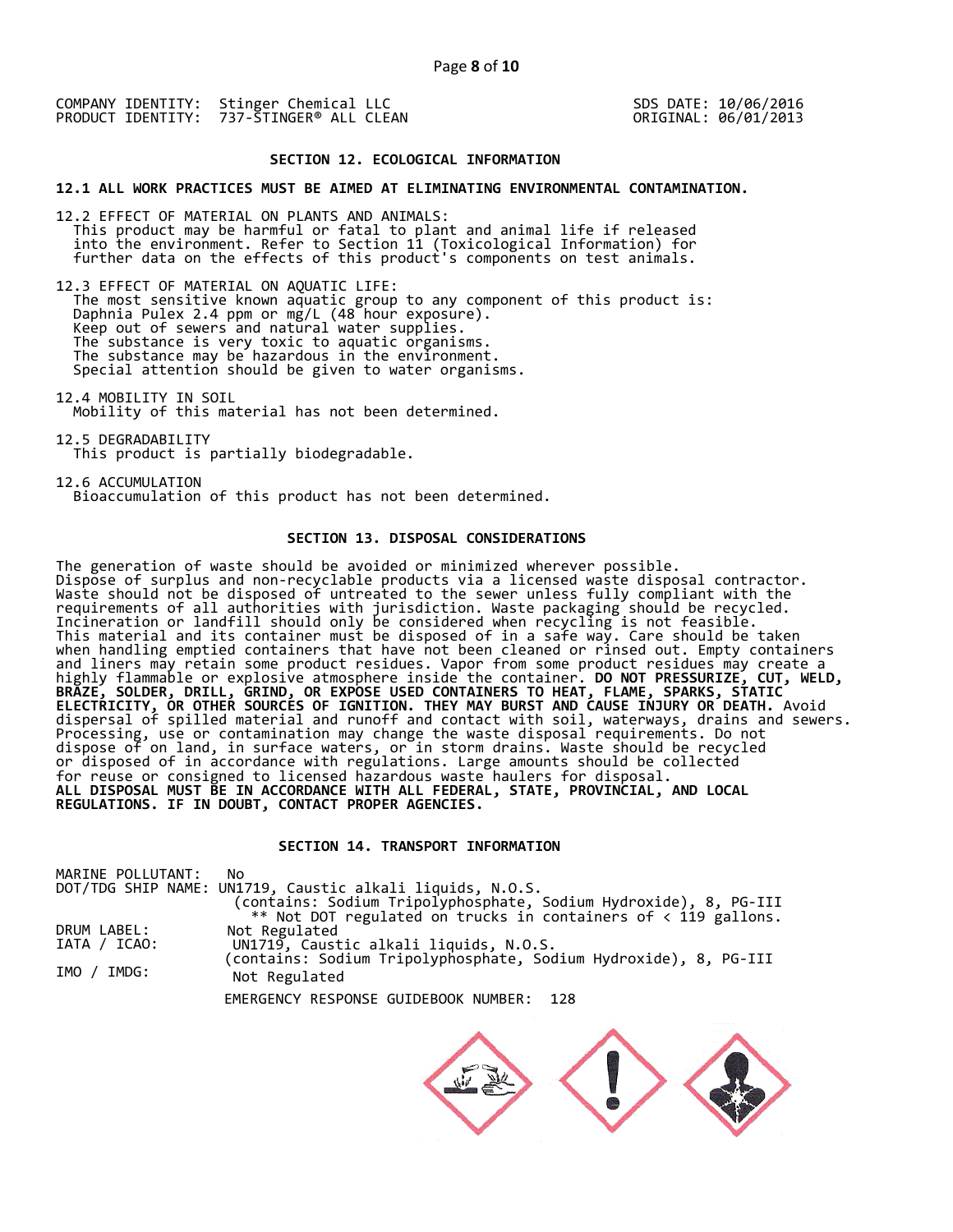SDS DATE: 10/06/2016 ORIGINAL: 06/01/2013

#### **SECTION 15. REGULATORY INFORMATION**

**15.1 EPA REGULATION: SARA SECTION 311/312 HAZARDS: Acute Health, Chronic Health** 

All components of this product are on the TSCA list. SARA Title III Section 313 Supplier Notification This product contains the indicated <\*> toxic chemicals subject to the reporting requirements of Section 313 of the Emergency Planning & Community Right-To-Know Act of 1986 & of 40 CFR 372. This information must be included in all MSDSs that are copied and distributed for this material.

| SARA TITLE III INGREDIENTS<br>*Sodium Metasilicate Pentahydrate 6834-92-0 215-185-5 0-10 (302,313, RCRA) | CAS#               | <b>EINECS#</b> |           | WT% (REG.SECTION) | RO(LBS)<br>None |
|----------------------------------------------------------------------------------------------------------|--------------------|----------------|-----------|-------------------|-----------------|
| *2-Butoxyethanol                                                                                         | 111-76-2 203-905-0 |                | 0-5 (313) |                   | None            |
|                                                                                                          | $\sim$             |                |           |                   |                 |

 Any release equal to or exceeding the RQ must be reported to the National Response Center (800-424-8802) and appropriate state and local regulatory agencies as described in 40 CFR 302.6 and 40 CFR 355.40 respectively. Failure to report may result in substantial civil and criminal penalties. State & local regulations may be more restrictive than federal regulations.

#### **15.2 STATE REGULATIONS:**

 THIS PRODUCT MEETS REQUIREMENTS OF SOUTHERN CALIFORNIA AQMD RULE 443.1 & SIMILAR REGULATIONS

 CALIFORNIA SAFE DRINKING WATER & TOXIC ENFORCEMENT ACT (PROPOSITION 65): This product contains no chemicals known to the State of California to cause cancer or reproductive toxicity.

#### **15.3 INTERNATIONAL REGULATIONS**

 The identified components of this product are listed on the chemical inventories of the following countries: Australia (AICS), Canada (DSL or NDSL), China (IECSC), Europe (EINECS, ELINCS), Japan (METI/CSCL, MHLW/ISHL), South Korea (KECI), New Zealand (NZIoC), Philippines (PICCS), Switzerland (SWISS), Taiwan (NECSI), USA (TSCA).

#### **15.4 CANADA: WORKPLACE HAZARDOUS MATERIALS INFORMATION SYSTEM (WHMIS)**

 B3: Combustible Liquid. D2B: Irritating to skin / eyes.

 This product was classified using the hazard criteria of the Controlled Products Regulations (CPR). This Document contains all information required by the CPR.

#### **SECTION 16. OTHER INFORMATION**

#### **16.1 HAZARD RATINGS:**

 **HEALTH (NFPA): 2, HEALTH (HMIS): 2, FLAMMABILITY: 2, PHYSICAL HAZARD: 0**  (Personal Protection Rating to be supplied by user based on use conditions.) This information is intended solely for the use of individuals trained in the NFPA & HMIS hazard rating systems.

16.2 EMPLOYEE TRAINING

 See Section 2 (Hazards Identification). Employees should be made aware of all hazards of this material (as stated in this SDS) before handling it.

16.3 SDS DATE: 02/19/2015